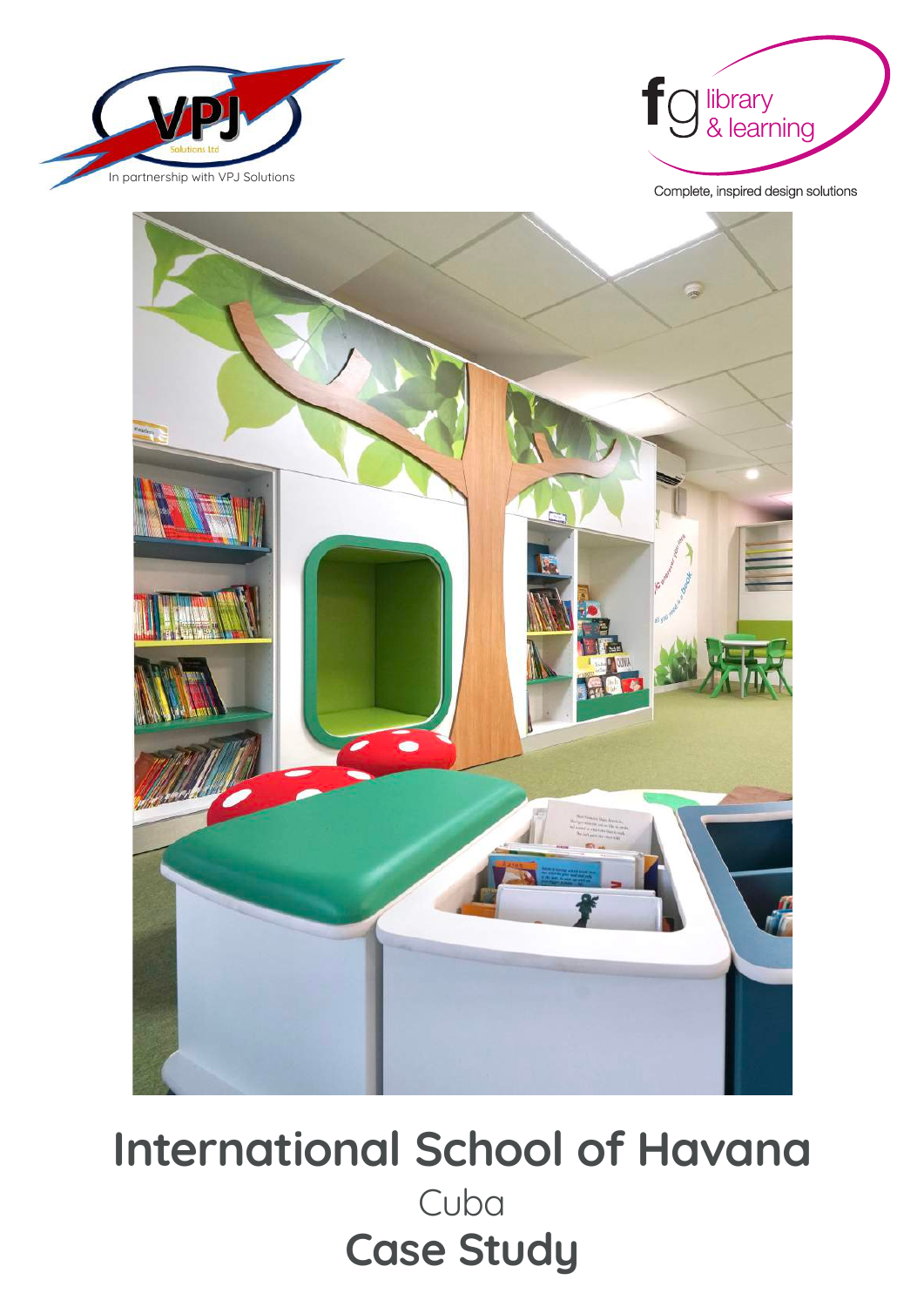# **Case Study Case Study International School of Havana**



# **The Brief**

FG Library & Learning were invited to design a new library within a refurbished space in the Lower School site at the International School of Havana, Cuba.

The brief required the space to cater for three distinct areas by age group; 3-6yrs, 7-11yrs and a teenage study and chill out space.

Each area had its own criteria, for the younger years, they needed to be bright and inviting, whilst offering various spaces for quiet and group reading. The teenage area required study desking for twenty students and soft, comfortable furniture for more relaxed reading.

Across the project, a WOW factor was wanted to entice the students to the new space and encourage reading for pleasure.

# **The Solution**

After multiple video conferences and a finalised layout plan was agreed, a member of the FGLL team went over to Havana to conduct a finishes work shop, discuss the plans for the project and carry out an indepth site survey.

FGLL proposed various WOW factors within the design that would offer numerous areas for the students to enjoy, whilst maintaining adequate space for book stock and display.



Landscape shelving, Elements display and Bookworm Kinderboxes housed the schools brand new collection of books.

Various areas of soft seating, including our Jigsaw range, are located around the library along with study tables and seating. Graphics are integrated into the furniture and the vacant wall spaces.

Modular studu tables within the teenage space offer flexibility with the option to reconfigure the layout when required. The work tops are dry-wipeable enabling a hands on, modern approach to learning.

As a final WOW factor, FGLL installed a funky carpet layout to compliment the furniture design - the first carpet within the school!

All products supplied on this project were manufactured in the United Kingdom and expertly packaged and protected prior to shipment to Cuba.

Once all goods had arrived at the school, FGLL sent a team of carpet and furniture fitters to install the furniture, completing a fantastic project that has led to rave reviews from students, staff and parents alike.



For this project FG Library & Learning teamed up with one of the UK's leading educational supply consolidators, VPJ Solutions to provide a turn key package for the customer.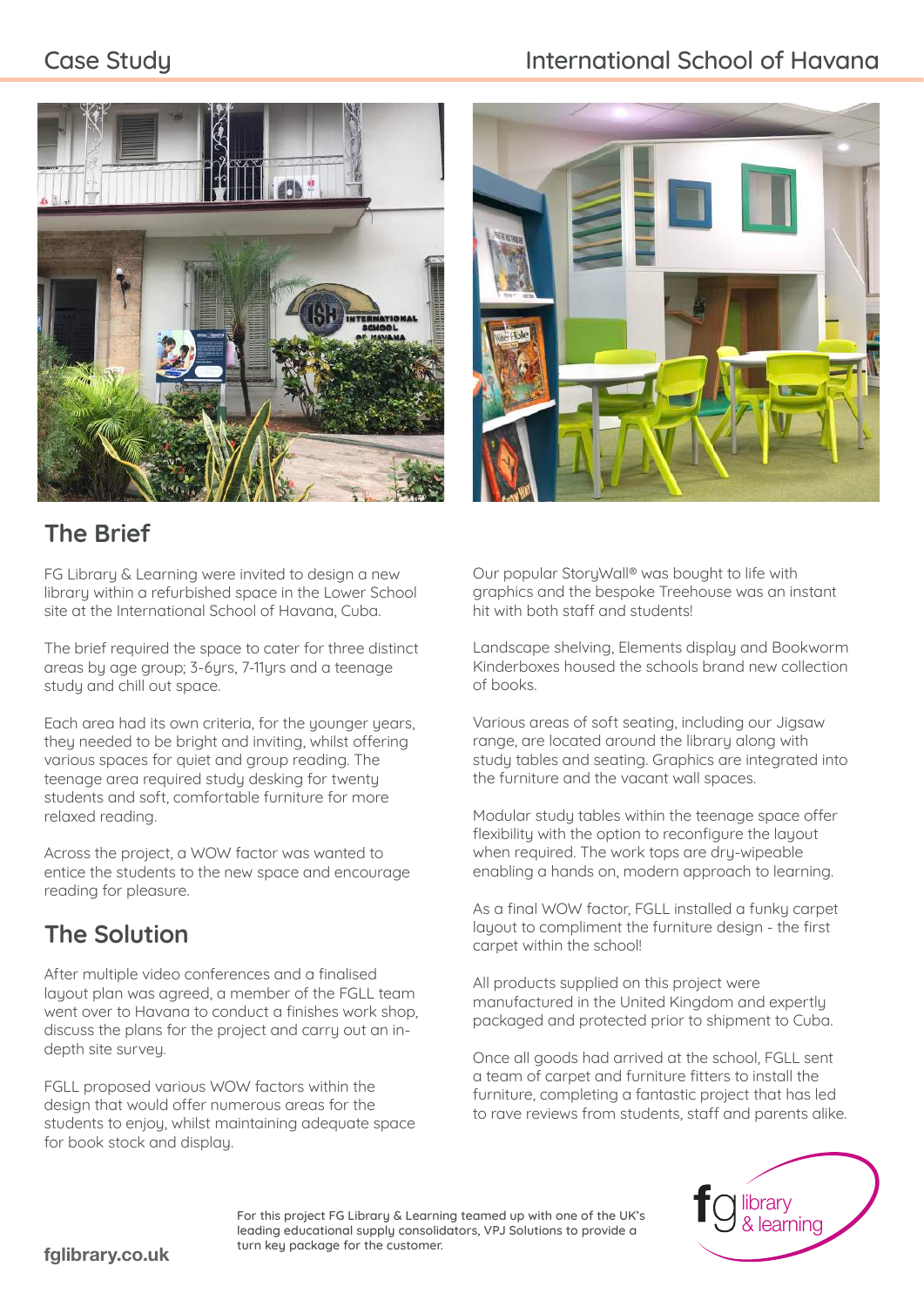# Case Study **International School of Havana**





### Georgie Schofield, Principal of Lower School

**'The team at FG were very supportive of our international context and were willing to engage with us through online meetings and site visits to ensure the end result had high impact.** 

**It was clear to us that our school's needs were a high priority for the design team and the plan they delivered was exciting, bold and exactly what we hoped for.'** 

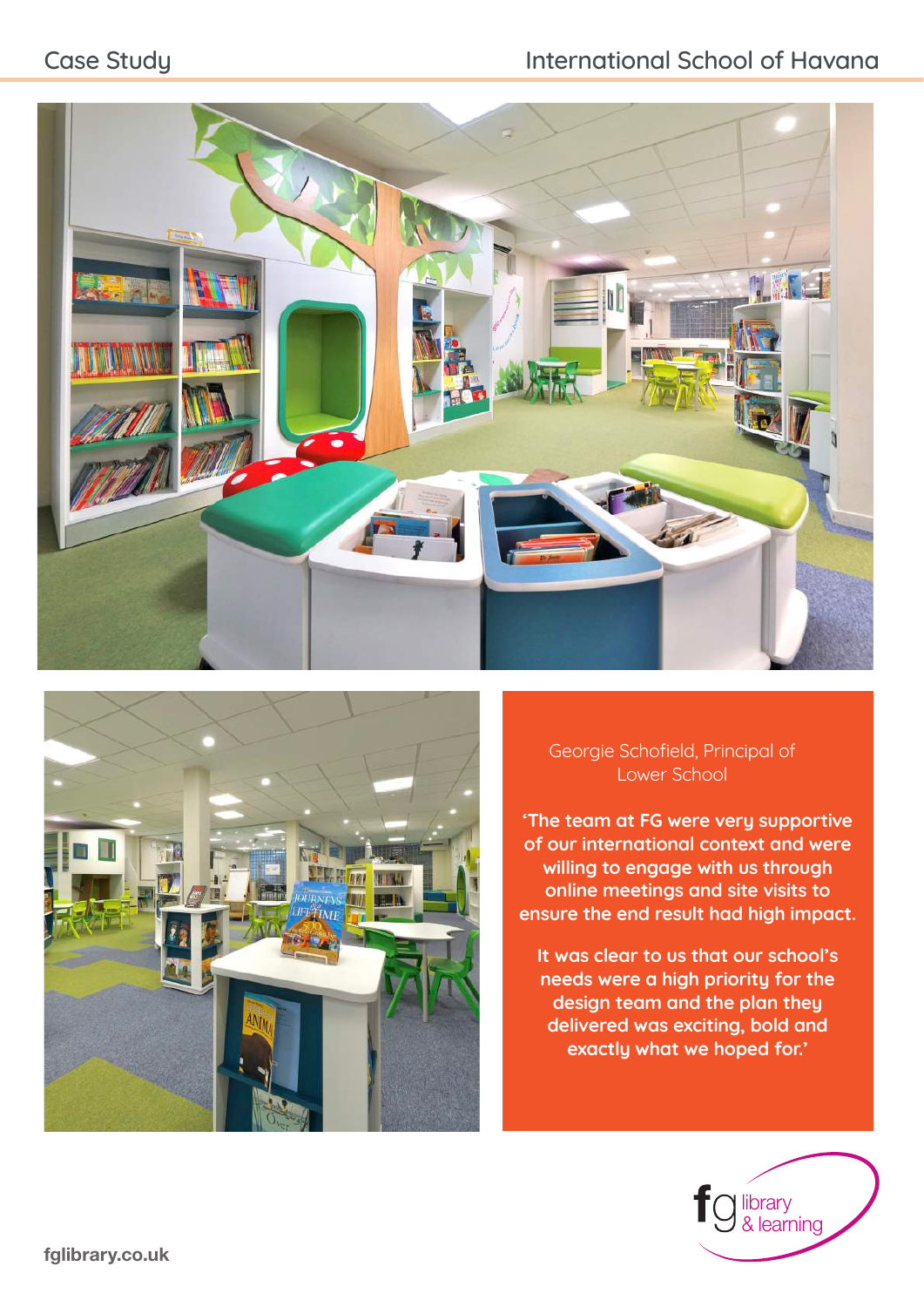

**'Havana is an extremely challenging context to design for and work in; FG supported us every step of the way to ensure we had a modern, bright, bold Library that has truly engaged our community and turned our Library into a hub of literacy, learning and engagement.** 

**All interactions with the various staff at FG were extremely positive and filled with a sense of partnership.'** 



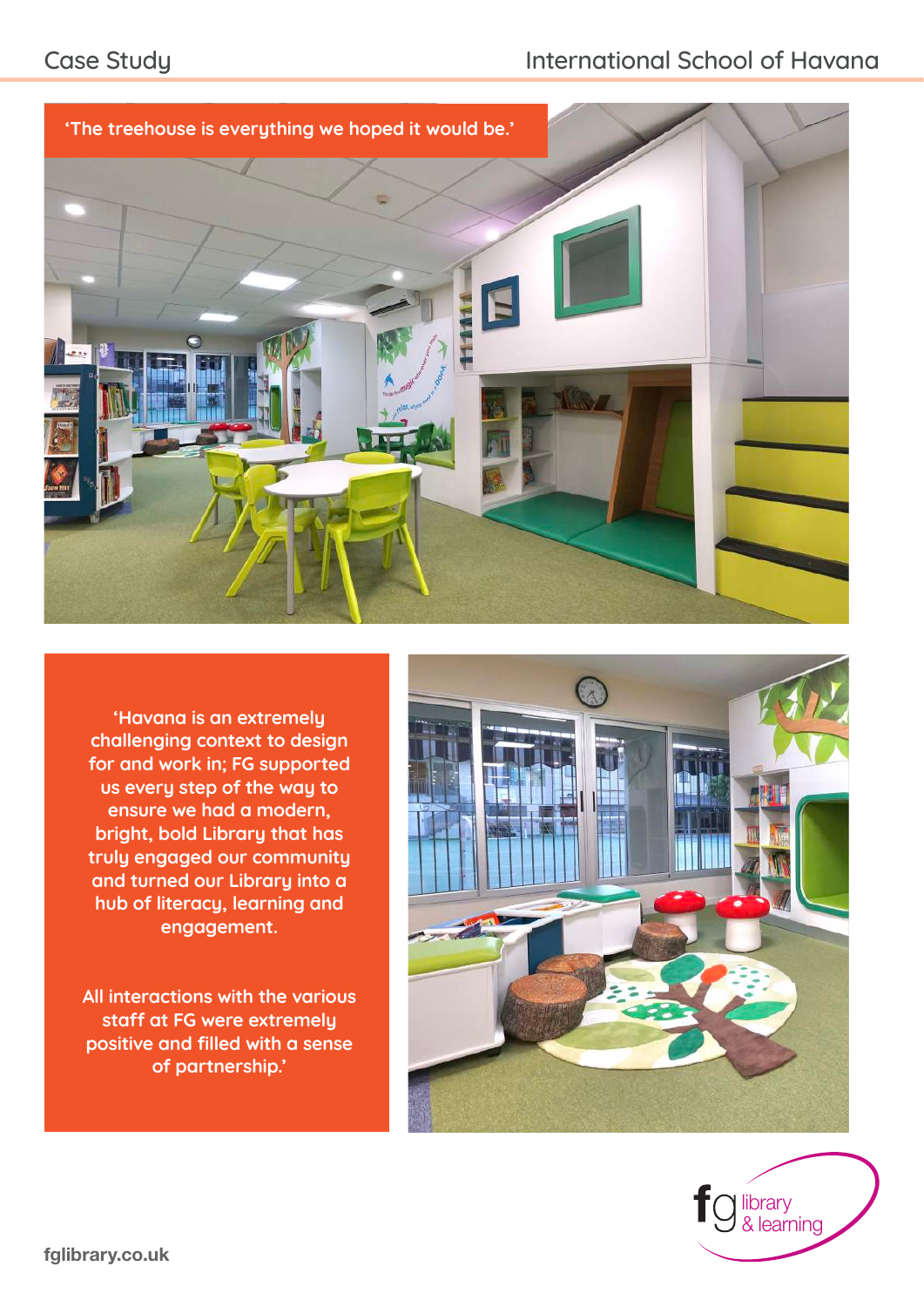# Case Study **International School of Havana**







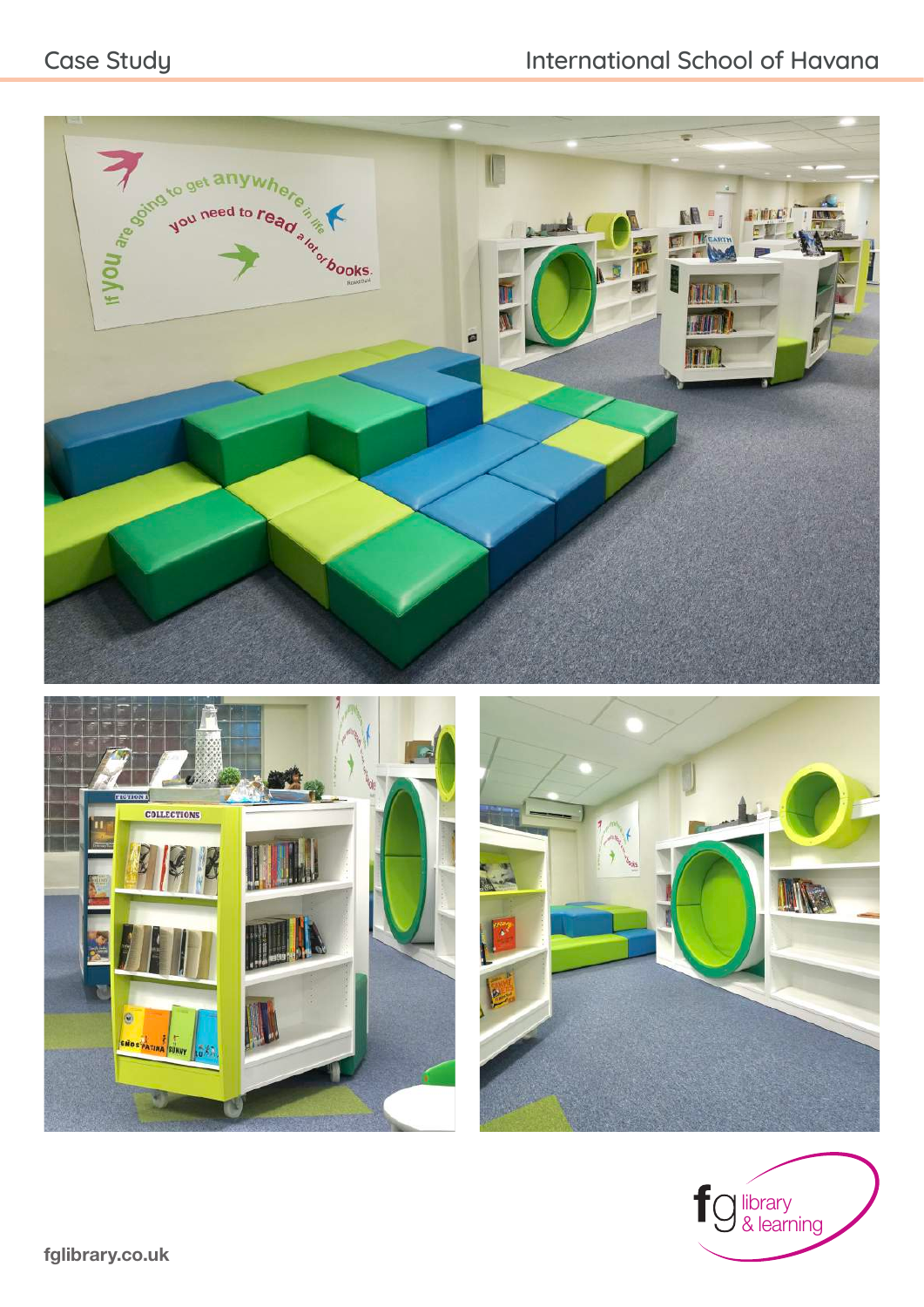# Case Study **International School of Havana**



**'The crew from FG were on-hand to ensure that installation of the Library was smooth, timely and the final product was exactly what we hoped for.** 

 **The design meets the needs of a diverse school and all age groups who use the space love it - from the Early Years students to the Middle School students.**

**Our students are once again inspired to be in the Library and surround themselves with wonderful literature.'**